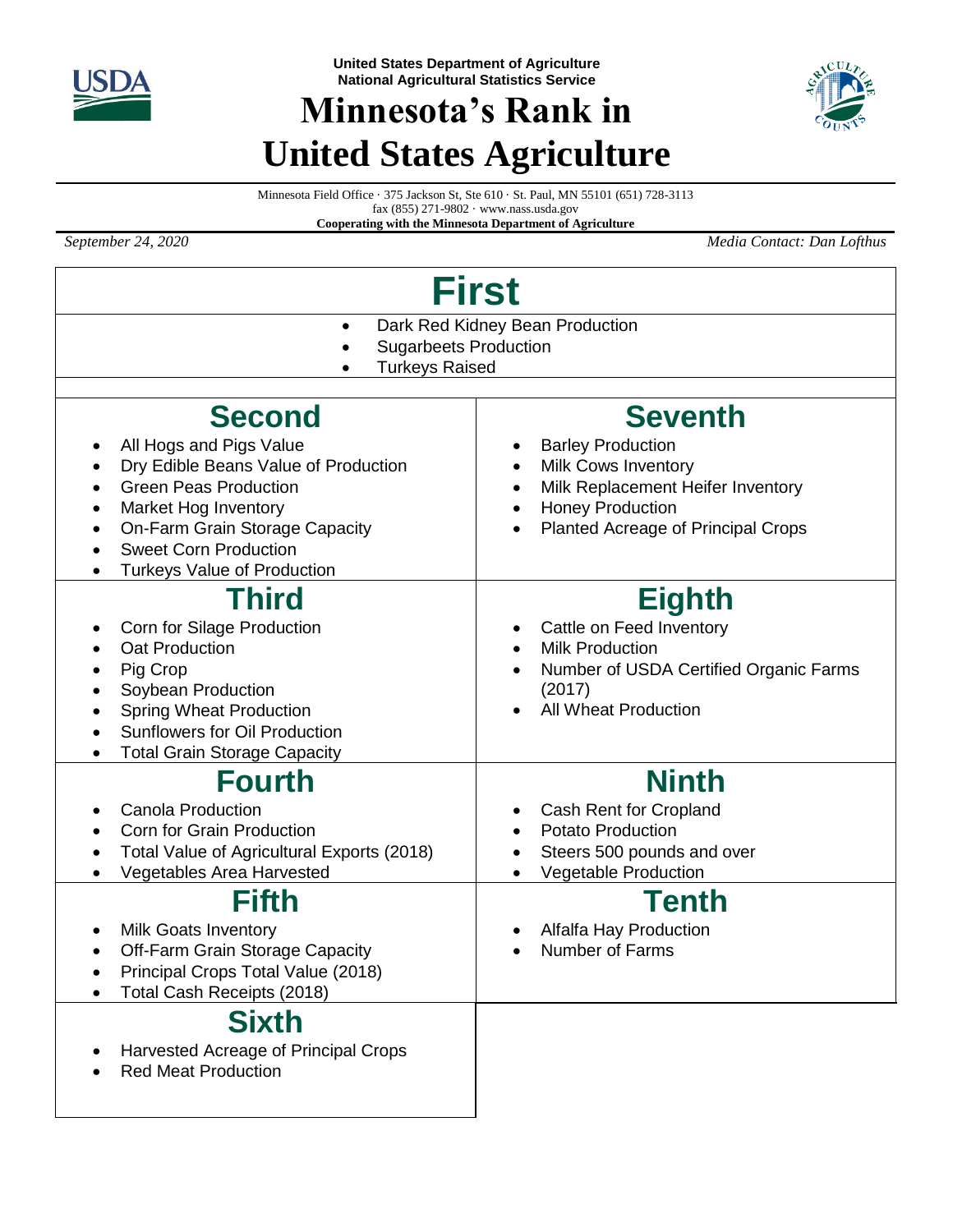

## **TOP TEN STATES BY CATEGORY**



| Category                                    | Unit    | 1         | $\overline{2}$ | 3         | 4         | 5          | 6          | $\overline{7}$ | 8         | 9             | 10            | Minnesota<br>Rank | U.S.<br><b>Total</b> |
|---------------------------------------------|---------|-----------|----------------|-----------|-----------|------------|------------|----------------|-----------|---------------|---------------|-------------------|----------------------|
| <b>GENERAL FARM CHARACTERISTICS</b>         |         |           |                |           |           |            |            |                |           |               |               |                   |                      |
|                                             |         | <b>TX</b> | <b>MO</b>      | IA        | <b>OH</b> | OK         | ΚY         | IL.            | CA        | <b>TN</b>     | <b>MN</b>     |                   |                      |
| Number of farms, 2019                       | Farms   | 247,000   | 95,200         | 85,300    | 77,800    | 77,300     | 74,800     | 71,400         | 69,900    | 69,700        | 68,000        | 10                | 2,023,400            |
|                                             | Million | CA        | IA             | <b>NE</b> | TX        | <b>MN</b>  | IL         | KS             | WI        | NC.           | $\mathsf{IN}$ |                   |                      |
| Cash receipts, total, 2019 <sup>1</sup>     | dollars | 50.117    | 27,536         | 21,595    | 21.117    | 16,859     | 16,495     | 16,421         | 11,333    | 10,688        | 10,542        | 5                 | 370.636              |
|                                             | Million | CA        | TX             | $\sf NE$  | IA        | <b>WA</b>  | IL.        | <b>GA</b>      | ID        | $\mathsf{FL}$ | <b>SD</b>     |                   |                      |
| Net farm income, 2019                       | dollars | 11,071    | 5.646          | 4,157     | 3.229     | 2,941      | 2,769      | 2,676          | 2.664     | 2,575         | 2,394         | 23                | 83,721               |
|                                             | Million | CA        | IA             | <b>TX</b> | <b>NE</b> | KS         | IL         | ΜN             | NC        | MO            | ${\sf IN}$    |                   |                      |
| Farm production expenditures, 2018          | dollars | 36,770    | 25,320         | 25,080    | 24,240    | 17,260     | 16,050     | 15,955         | 12,110    | 10,315        | 10,125        | $\overline{7}$    | 354,000              |
| <b>CROPS</b>                                |         |           |                |           |           |            |            |                |           |               |               |                   |                      |
| Capacity of total grain storage,            | Million | IA        | IL             | <b>MN</b> | <b>NE</b> | KS         | IN         | <b>ND</b>      | <b>SD</b> | OH            | <b>MO</b>     |                   |                      |
| December 1, 2019                            | bushels | 3.610     | 2,980          | 2,360     | 2,180     | 1,555      | 1.405      | 1,390          | 1.165     | 1.015         | 825           | 3                 | 25,126               |
| Capacity of on-farm grain storage,          | Million | IA        | <b>MN</b>      | L         | <b>NE</b> | <b>ND</b>  | ${\sf IN}$ | SD             | OH        | <b>MO</b>     | KS and WI     |                   |                      |
| December 1, 2019                            | bushels | 2.100     | 1,550          | 1,480     | 1.200     | 930        | 860        | 730            | 550       | 540           | 380           | 2                 | 13,538               |
| Capacity of commercial grain                | Million | IA        | IL             | KS        | <b>NE</b> | <b>MN</b>  | TX         | IN             | OH        | <b>ND</b>     | <b>SD</b>     |                   |                      |
| storage facilities, Dec. 1, 2019            | bushels | 1,510     | 1,500          | 1,175     | 980       | 810        | 630        | 545            | 465       | 460           | 435           | 5                 | 11,588               |
|                                             | Million | CA        | IL             | IA        | <b>NE</b> | <b>MN</b>  | ${\sf IN}$ | <b>ND</b>      | KS        | <b>WA</b>     | <b>TX</b>     |                   |                      |
| Total value, principal crops 2018           | dollars | 32.856    | 14.488         | 14,030    | 9.722     | 9,532      | 7,060      | 7,049          | 6.787     | 6,651         | 6,006         | 5                 | 184,038              |
| Harvested acreage,                          | (000)   | IA        | KS             | <b>ND</b> | IL.       | <b>NE</b>  | <b>MN</b>  | <b>TX</b>      | <b>SD</b> | <b>MO</b>     | IN            |                   |                      |
| principal crops, 2019 <sup>1</sup>          | acres   | 23,619    | 22,268         | 21,372    | 21,210    | 18,777     | 17,849     | 16,799         | 13,269    | 12,367        | 11,070        | 6                 | 284,949              |
|                                             | (000)   | IA        | IL             | <b>NE</b> | <b>MN</b> | IN         | ΚS         | <b>SD</b>      | <b>MO</b> | <b>ND</b>     | WI            |                   |                      |
| Com for grain production, 2019              | bushels | 2,583,900 | 1,846,200      | 1,785,420 | 1,263,240 | 814,580    | 800,660    | 566,950        | 463,450   | 455,430       | 450,240       | $\overline{4}$    | 13,691,561           |
|                                             | (000)   | CA        | <b>WA</b>      | AZ        | FL.       | <b>NC</b>  | <b>OR</b>  | GA             | WI        | <b>MN</b>     | TX            |                   |                      |
| Vegetable production, 2019                  | cwt     | 451,426   | 37,515         | 35,018    | 34,510    | 24,732     | 23,908     | 21,289         | 19,788    | 15,647        | 139477        | 9                 | 739,336              |
|                                             | (000)   | <b>ND</b> | <b>MN</b>      | MI        | <b>NE</b> | CA         | ID         | <b>WA</b>      | <b>CO</b> | <b>WY</b>     |               |                   |                      |
| Dry edible beans, value of production, 2019 | dollars | 197,659   | 130,822        | 109,128   | 53,666    | 38,856     | 23,901     | 23,741         | 20,684    | 10,413        |               | 2                 | 608,870              |
|                                             | (000)   | <b>ND</b> | WI             | MN        | <b>SD</b> | IA         | PA         | <b>NY</b>      | <b>TX</b> | ME            | MI            |                   |                      |
| Oat production, 2019                        | bushels | 9.890     | 6.480          | 6,200     | 6,150     | 4,002      | 2.650      | 2,340          | 2.000     | 1,444         | 1,425         | 3                 | 53,148               |
|                                             | (000)   | ID        | <b>WA</b>      | WI        | <b>OR</b> | <b>ND</b>  | MI         | C <sub>O</sub> | CA        | <b>MN</b>     | <b>ME</b>     |                   |                      |
| Potatoes production, 2019                   | cwt     | 130,900   | 103,125        | 28.220    | 25,144    | 20.300     | 19,763     | 19.219         | 18,601    | 18,040        | 16.223        | 9                 | 422.890              |
|                                             | (000)   | ΜN        | ID             | <b>ND</b> | MI        | <b>MT</b>  | CA         | <b>NE</b>      | CO        | WY            | OR            |                   |                      |
| Sugarbeets production, 2019                 | tons    | 8,400     | 6,435          | 4,420     | 4,147     | 1,153      | 1,080      | 1.069          | 749       | 679           | 377           |                   | 28,600               |
|                                             | (000)   | IL.       | IA             | <b>MN</b> | <b>NE</b> | ${\sf IN}$ | MO         | OH             | KS        | <b>ND</b>     | <b>SD</b>     |                   |                      |
| Soybeans for bean production, 2019          | bushels | 532.440   | 501.600        | 297,880   | 283.140   | 273,360    | 230,460    | 209,230        | 186,335   | 174.400       | 146.200       | 3                 | 3,558,281            |
|                                             | (000)   | ND        | MT             | <b>MN</b> | ID        | SD         | WA         |                |           |               |               |                   |                      |
| Spring wheat production, 2019 <sup>2</sup>  | bushels | 291,550   | 102,120        | 79,800    | 39,160    | 26,015     | 23,735     |                |           |               |               | 3                 | 562,380              |
|                                             | (000)   | <b>MT</b> | SD             | ID        | CA        | <b>NE</b>  | CO         | KS             | IA        | AZ            | ΜN            |                   |                      |
| Alfalfa hay production, 2019                | tons    | 4,515     | 4,465          | 4.444     | 4,118     | 3,610      | 2.701      | 2,520          | 2,380     | 2,324         | 2.263         | 10                | 54,875               |

<sup>1</sup> Preliminary.  $^2$  Only six states were published in 2019.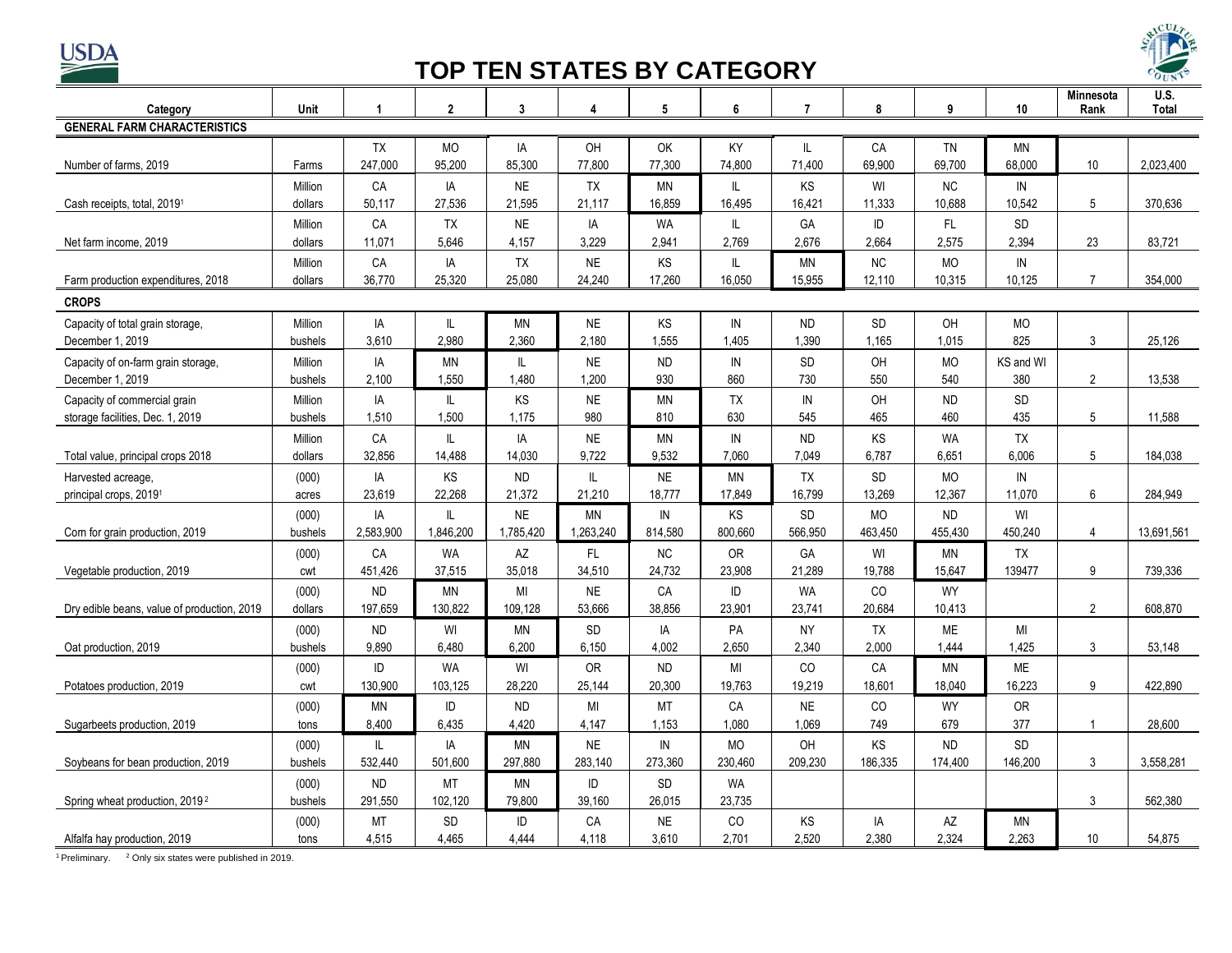

## **TOP TEN STATES BY CATEGORY**



| Category                                 | Unit           | 1         | $\overline{2}$ | $\mathbf{3}$ | 4         | 5             | 6         | $\overline{7}$ | 8         | 9         | 10         | Minnesota<br>Rank | <b>U.S.</b><br><b>Total</b> |
|------------------------------------------|----------------|-----------|----------------|--------------|-----------|---------------|-----------|----------------|-----------|-----------|------------|-------------------|-----------------------------|
| <b>LIVESTOCK</b>                         |                |           |                |              |           |               |           |                |           |           |            |                   |                             |
|                                          | Million        | IA        | <b>MN</b>      | <b>NC</b>    | IL.       | IN            | OK        | <b>NE</b>      | <b>MO</b> | OH        | <b>SD</b>  |                   |                             |
| Pork exports, 2018                       | <b>Dollars</b> | 2,311     | 763            | 646          | 367       | 364           | 285       | 247            | 239       | 203       | 178        | $\overline{2}$    | 6.403                       |
| All hogs and pigs inventory,             | (000)          | IA        |                | MN and NC    | IL.       | IN            | <b>NE</b> | <b>MO</b>      | OH        | OK        | <b>KS</b>  |                   |                             |
| December 1, 2019                         | head           | 24,800    | 9,200          |              | 5,350     | 4,300         | 3,750     | 3,250          | 2,800     | 2,270     | 2,140      | $\overline{c}$    | 77,338                      |
|                                          | (000)          | IA        | <b>NC</b>      | <b>MN</b>    | IL.       | <b>MO</b>     | OK        | <b>NE</b>      | <b>SD</b> | IN        | OH         |                   |                             |
| Pig crop, 2019                           | head           | 24,377    | 19,649         | 14,235       | 12,129    | 10,990        | 9,345     | 8,979          | 6,065     | 5,192     | 4,432      | 3                 | 140,192                     |
|                                          | (000)          | IA        | IL             | <b>MN</b>    | <b>MO</b> | IN            | <b>NE</b> | <b>OK</b>      | PA        | MI        | CA         |                   |                             |
| Commercial hog slaughter, 2019           | head           | 39,116    | 12,421         | 11,930       | 8,753     | 8,543         | 8,012     | 5,702          | 3,330     | 2,814     | 2,415      | 3                 | 129,913                     |
| Value of hogs on farms, ending inventory | Million        | IA        | <b>MN</b>      | NC           | IL.       | $\mathsf{IN}$ | <b>NE</b> | <b>MO</b>      | OH        | OK        | KS         |                   |                             |
| December 1, 2019                         | dollars        | 2,530     | 938            | 883          | 546       | 439           | 386       | 335            | 291       | 263       | 214        | $\overline{2}$    | 7,889                       |
| Steers 500 pounds and over inventory,    | (000)          | <b>TX</b> | <b>NE</b>      | KS           | IA        | OK            | CO        | <b>SD</b>      | CA        | <b>MN</b> | <b>MO</b>  |                   |                             |
| January 1, 2020                          | head           | 2.660     | 2,390          | 2,100        | 1,320     | 1,020         | 790       | 710            | 630       | 520       | 420        | 9                 | 16,671                      |
| Cattle and calves on feed inventory,     | (000)          | <b>TX</b> | <b>NE</b>      | KS           | IA        | CO            | CA        | <b>SD</b>      | <b>MN</b> | OK        | ID         |                   |                             |
| January 1, 2020                          | head           | 2.980     | 2,600          | 2,580        | 1.290     | 1,120         | 540       | 440            | 400       | 340       | 310        | 8                 | 14.668                      |
| Commercial red meat production,          | Million        | IA        | <b>NE</b>      | <b>KS</b>    | <b>TX</b> | IL            | ΜN        | <b>NC</b>      | CO        | <b>MO</b> | ${\sf IN}$ |                   |                             |
| dressed weight, 2019                     | pounds         | 8,624     | 8,289          | 5,586        | 4,679     | 3,483         | 2,855     | 2,708          | 2,190     | 1,954     | 1,825      | 6                 | 55,015                      |
|                                          | (000)          | CA        | WI             | ID           | <b>NY</b> | <b>TX</b>     | PA        | <b>MN</b>      | MI        | <b>NM</b> | <b>WA</b>  |                   |                             |
| Milk cow inventory, January 1, 2020      | head           | 1,725     | 1,260          | 635          | 625       | 580           | 480       | 445            | 427       | 330       | 282        | $\overline{7}$    | 9,335                       |
|                                          | Million        | WI        | CA             | ID           | <b>NM</b> | <b>NY</b>     | <b>MN</b> | PA             | SD        | IA        | OH         |                   |                             |
| Cheese production, 2019                  | pounds         | 3,364     | 2,541          | 1,008        | 957       | 832           | 730       | 432            | 348       | 334       | 227        | 6                 | 13,137                      |
|                                          | Million        | CA        | WI             | ID           | <b>NY</b> | TX            | MI        | PA             | <b>MN</b> | <b>NM</b> | <b>WA</b>  |                   |                             |
| Milk production, 2019                    | pounds         | 40,564    | 30,601         | 15,631       | 15,122    | 13,850        | 11,385    | 10,108         | 9,931     | 8,187     | 6,783      | 8                 | 218,382                     |
|                                          |                | WI        | CA             | IA and TX    |           | MN and PA     |           | <b>OR</b>      | <b>NY</b> | IN        | MI and MO  |                   |                             |
| Milk goats inventory, January 1, 2020    | head           | 82,000    | 43,000         | 29,000       |           | 14,000        |           | 13,900         | 13,300    | 13,000    | 12,000     | 5                 | 440,000                     |
|                                          | (000)          | <b>MN</b> | NC             | <b>AR</b>    | IN        | <b>MO</b>     | VA        | IA             | CA        | PA        | OH         |                   |                             |
| Turkeys raised, 2019                     | head           | 40,000    | 31,000         | 30,000       | 20,000    | 16,500        | 16,000    | 11,700         | 8,500     | 6,200     | 5,900      | $\overline{1}$    | 229,000                     |
|                                          | (000)          | <b>NC</b> | <b>MN</b>      | IN           | <b>MO</b> | AR            | IA        | VA             | OH        | CA        | MI         |                   |                             |
| Turkeys, value of production, 2019       | dollars        | 674,882   | 639,216        | 465,516      | 341,060   | 333,504       | 288,585   | 258,466        | 152,358   | 147,153   | 134,716    | $\overline{2}$    | 4,303,596                   |
|                                          | (000)          | <b>ND</b> | CA             | SD           | FL.       | MT            | TX        | <b>MN</b>      | GA        | MI        | ID         |                   |                             |
| Honey, bee colonies inventory, 2019      | colonies       | 520       | 335            | 270          | 205       | 173           | 126       | 118            | 102       | 94        | 92         | $\overline{7}$    | 2,812                       |
|                                          | (000)          | <b>ND</b> | SD             | CA           | FL.       | MT            | <b>TX</b> | <b>NY</b>      | MN        | MI        | GA         |                   |                             |
| Honey, value of production, 2019         | dollars        | 47,320    | 29,743         | 25,085       | 22,878    | 22,019        | 17,388    | 15,365         | 11,348    | 11,092    | 8,785      | 8                 | 309,136                     |
|                                          | Million        | IA        | OH             | IN           | PA        | TX            | GA        | MI             | CA        | <b>NC</b> | <b>MO</b>  |                   |                             |
| Egg production, 2019                     | eggs           | 17,084    | 10.705         | 10.048       | 8.942     | 6,058         | 5.047     | 4.517          | 3,900     | 3.791     | 3,733      | 12                | 113,253                     |